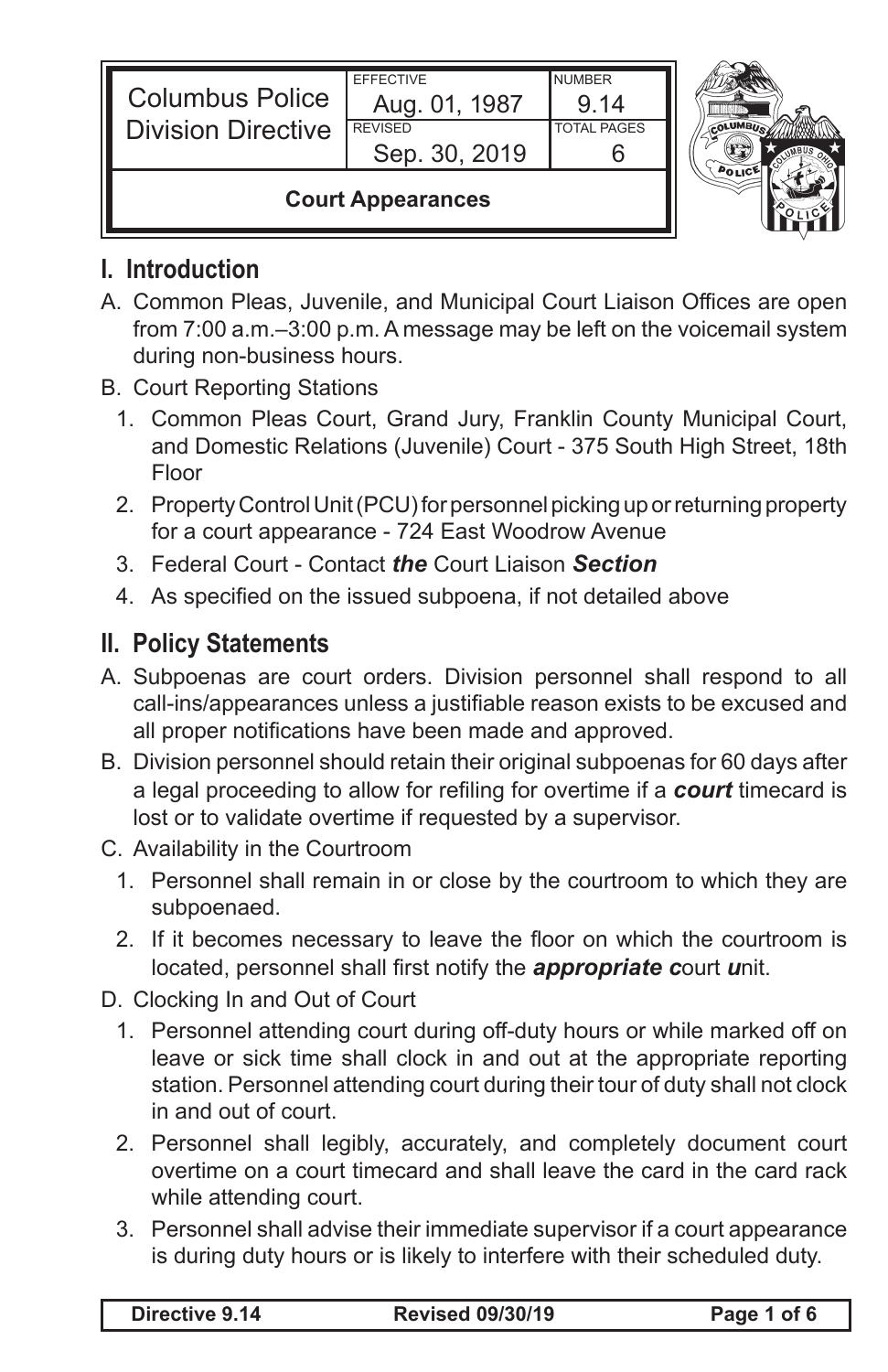- 4. Personnel shall complete their own *court* timecard.
- 5. Personnel shall not clock other personnel in or out of court.
- 6. Personnel with multiple cases set for the same day:
	- a. Shall list all the cases on the same court timecard if possible and shall staple all cards together if more than one card is needed.
	- b. Shall not clock in on a second *court* timecard unless there are more than three hours between subpoena times and the first case has concluded prior to the second case's subpoena time.
- E. Court Pay
	- 1. Personnel attending court in a personal/private capacity shall not be entitled to court overtime.
	- 2. Division personnel shall not attend court in paid/on-duty status as defendants in any legal proceeding or in a personal/private capacity without the approval of the Chief of Police.
	- 3. Court overtime shall only be paid to personnel responding to a subpoena issued by a proper authority.
	- 4. Personnel shall be paid court overtime for arrests made as a result of special duty work unless they receive pay for court time from the respective employer.
	- 5. Overtime shall not be paid prior to the subpoena time without the approval of the employee's bureau commander/manager except when clocking in at the PCU for the purpose of picking up evidence for use in court.
	- 6. Personnel with variable hours shall not change their hours to attend court on overtime without the prior approval of their immediate supervisor.
- F. Proper Attire
	- 1. Sworn personnel in a uniform assignment and uniformed civilian personnel shall wear their uniform even if they would otherwise be off duty.
	- 2. Sworn personnel assigned to a plainclothes position, personnel on restricted duty, personnel marked off sick or injured, and non-uniformed civilian personnel shall adhere to the non-uniform dress code.
	- 3. Personnel attending court as a defendant or in a personal/private capacity shall not attend in uniform unless prior approval is obtained from the Chief of Police.
- G. Reporting Arrests or Court Actions
	- 1. If arrested and unable to report for their regularly scheduled assignment, Division personnel shall immediately notify their immediate supervisor or the *Headquarters Operations Unit* Sergeant. Division personnel may only use annual vacation or Personal Emergency Leave time while incarcerated.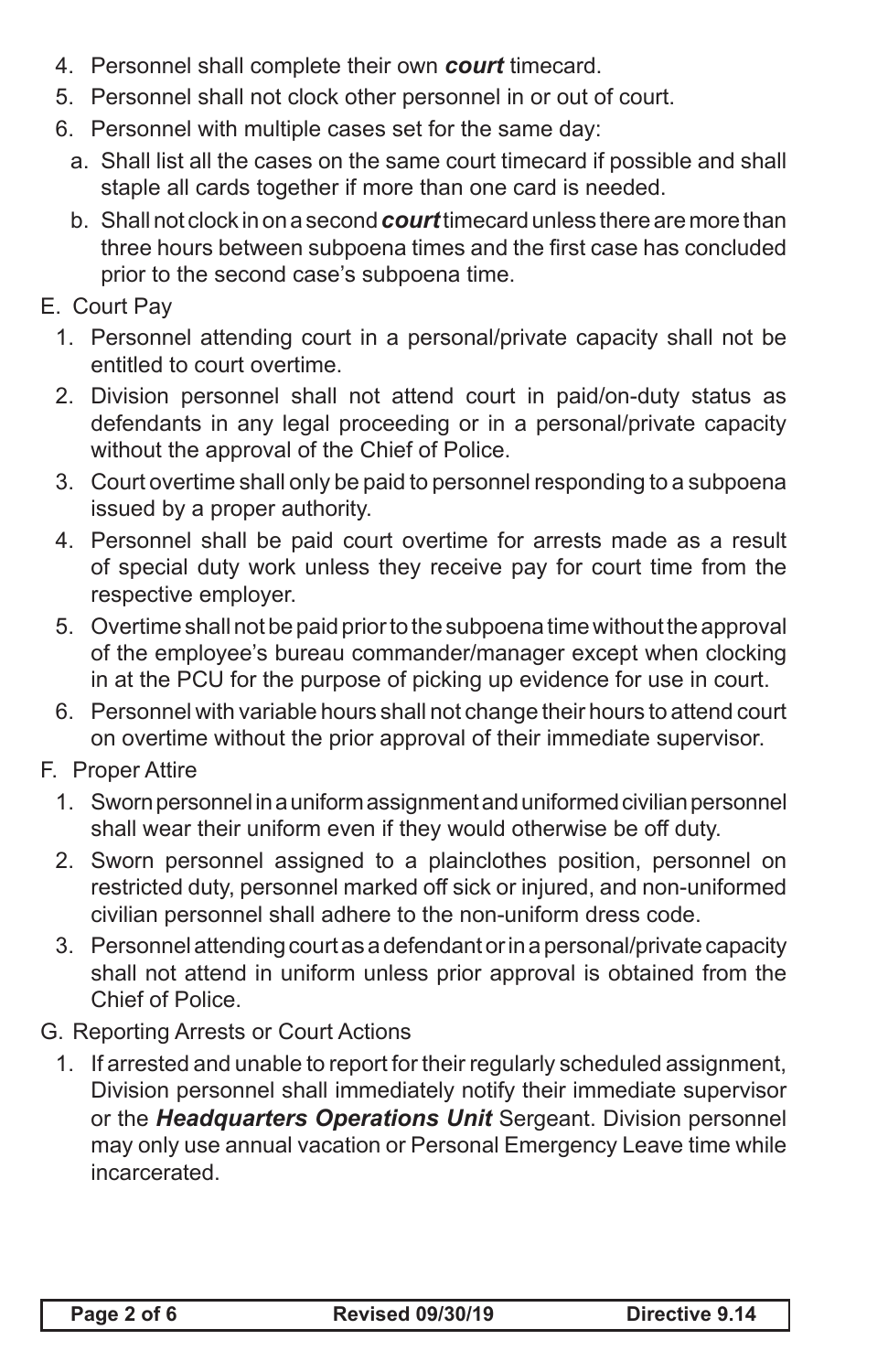- 2. In any of the following circumstances, prior to or immediately upon reporting for the first tour of duty after being notified of the court action, Division personnel shall notify the Chief of Police in writing through the chain of command and shall forward a copy of the notification to the Division's Legal Advisor.
	- a. Division personnel who are subject to arrest, court action, or court appearance, excluding divorce and/or child custody proceedings. Personnel shall make notification when there is an arrest or court action resulting from nonpayment of child support.
	- b. Division personnel who initiate lawsuits relating to their employment with the Division of Police.
	- c. Sworn personnel who are served with any protection order including, but not limited to, a criminal temporary domestic violence protection order, criminal protection order, civil protection order, sexually oriented or stalking protection order. Forward copies of the orders along with the written notifications.
	- d. All sworn and any other Division personnel who operate motor vehicles on duty and who are subject to the loss, suspension, or revocation of their driving privileges. In addition, involved personnel shall:
		- (1) Notify the immediate supervisor on duty.
		- (2) Provide documentation of conditional driving privileges, if applicable, along with the written notifications.
	- e. Division personnel who receive a subpoena from, or otherwise assist or intend to assist, a party in any civil or criminal matter that is adverse to the interests of the Division of Police or the City of Columbus.
	- f. Division personnel who receive a subpoena from, or otherwise assist or intend to assist, the defense in a criminal case. In addition, Division personnel shall notify the assigned prosecutor in writing when they receive the subpoena.

#### H. Exculpatory or Impeaching Information

- 1. Division personnel who are subpoenaed to court to testify and who have a sustained violation of Rule of Conduct 1.15,A,5 *(*"Be truthful at all times"*)*  or City of Columbus Work Rule #1 *(*"Dishonesty"*)* shall immediately notify in writing the prosecutor issuing the subpoena of this information. A copy of this notification shall be forwarded through the involved employee's chain of command to the Internal Affairs Bureau.
- 2. Internal Affairs Bureau personnel shall provide the Common Pleas and Municipal Court Prosecutor with the names of Division personnel who:
	- a. Are under investigation for dishonesty and the final disposition of the completed investigation.
	- b. Have sustained departmental charges for either a violation of Rule of Conduct 1.15,A,5 or City of Columbus Work Rule #1.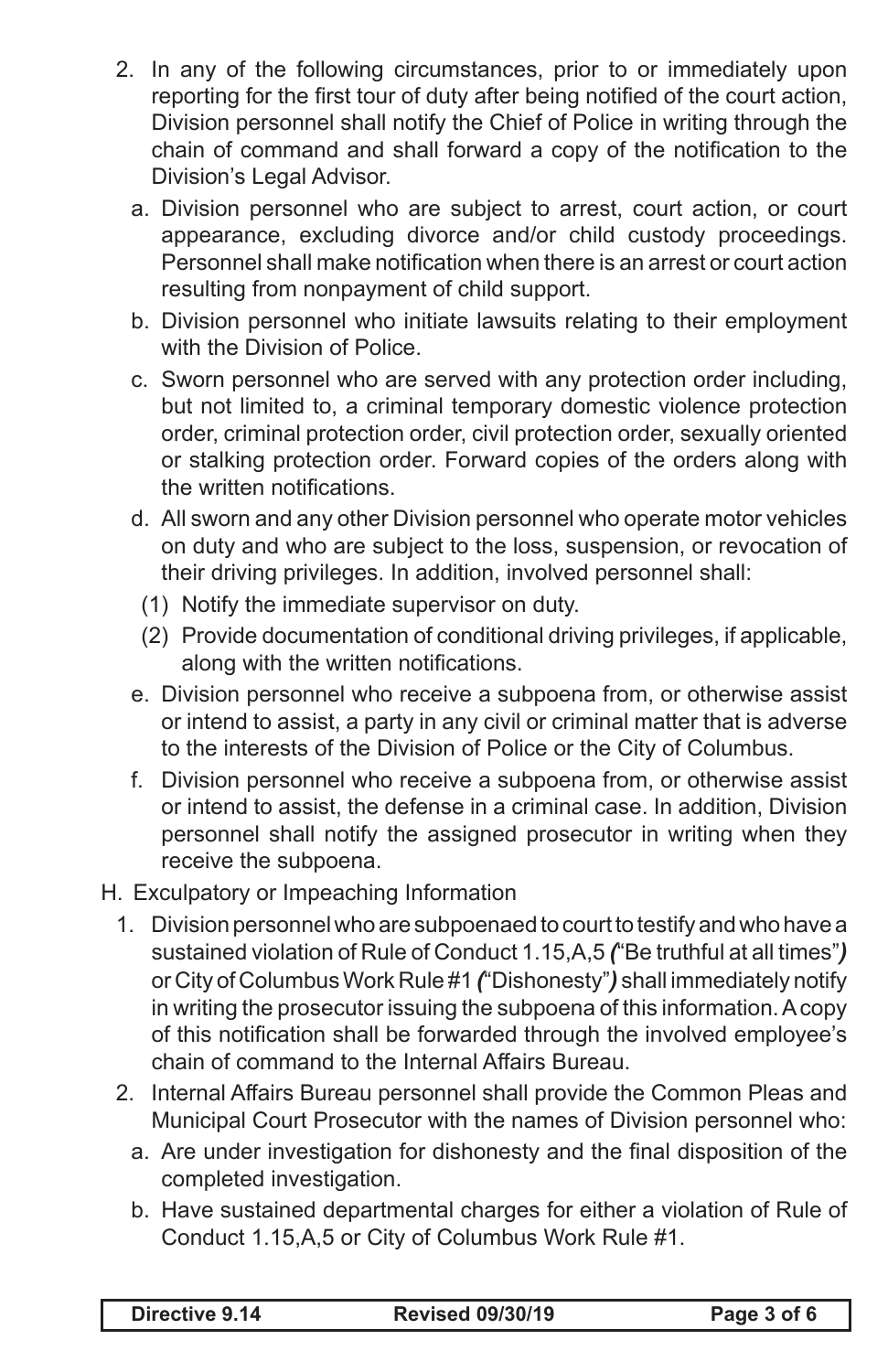- I. Expert Witness Status
	- 1. Division personnel who are identified or called upon as an expert witness for a court case as a direct result of their duties and specialized training shall prepare a *c*urriculum *v*itae (CV) and forward it to the prosecutor immediately upon notification of having expert witness status.
	- 2. The CV shall document *both* training received by the employee and courtroom testimony in the subject matter that would make him or her an expert witness in a particular field.Asample/template CV is available on the Division's intranet under "Online Forms."
- J. Afternoon Court Hours
	- 1. Personnel receiving a subpoena requiring a court appearance after 12:00 p.m. shall contact the appropriate *court* unit between 11:30 a.m. and 12:30 p.m. on the date of the scheduled court appearance for approval to attend court when:
		- a. The court appearance will not fall within their tour of duty for the day, and/or
		- b. Personnel are on duty during the hours of 11:30 a.m. and 12:30 p.m. on the date of the scheduled court appearance.
	- 2. Personnel receiving a subpoena requiring a court appearance after 12:00 p.m. that will fall within their tour of duty for the day*,* but *who* are not on duty during the hours of 11:30 a.m. and 12:30 p.m., on the date of the scheduled court appearance shall:
		- a. Contact the appropriate *court* unit for approval to attend court upon reporting for duty, or
		- b. Report to court and notify their immediate supervisor, or
		- c. Voluntarily call the appropriate *court* unit between 11:30 a.m. and 12:30 p.m. for approval to attend court with the knowledge that no payment shall be made for the call-in.
	- 3. Personnel receiving a subpoena for afternoon Domestic Relations (Juvenile) Court for a traffic case shall appear. No call-in or supervisor approval is required.
	- 4. Personnel who would not be able to attend court if needed, due to a justifiable reason, shall make proper notifications prior to the call-in times. Personnel shall not be paid for a call-in if they are needed at court and are unable to attend.
	- 5. Personnel needed in the Prosecutor's Office prior to the subpoena time shall properly submit an overtime request.
	- 6. Personnel who have a case in trial for more than one day and have their appearance cancelled the first day of that trial shall call in between 11:30 a.m. and 12:30 p.m. each day until they are advised to appear or advised that they are not needed at the trial. Personnel advised by a prosecutor to show up prior to 11:30 a.m. shall notify the appropriate *c*ourt *u*nit.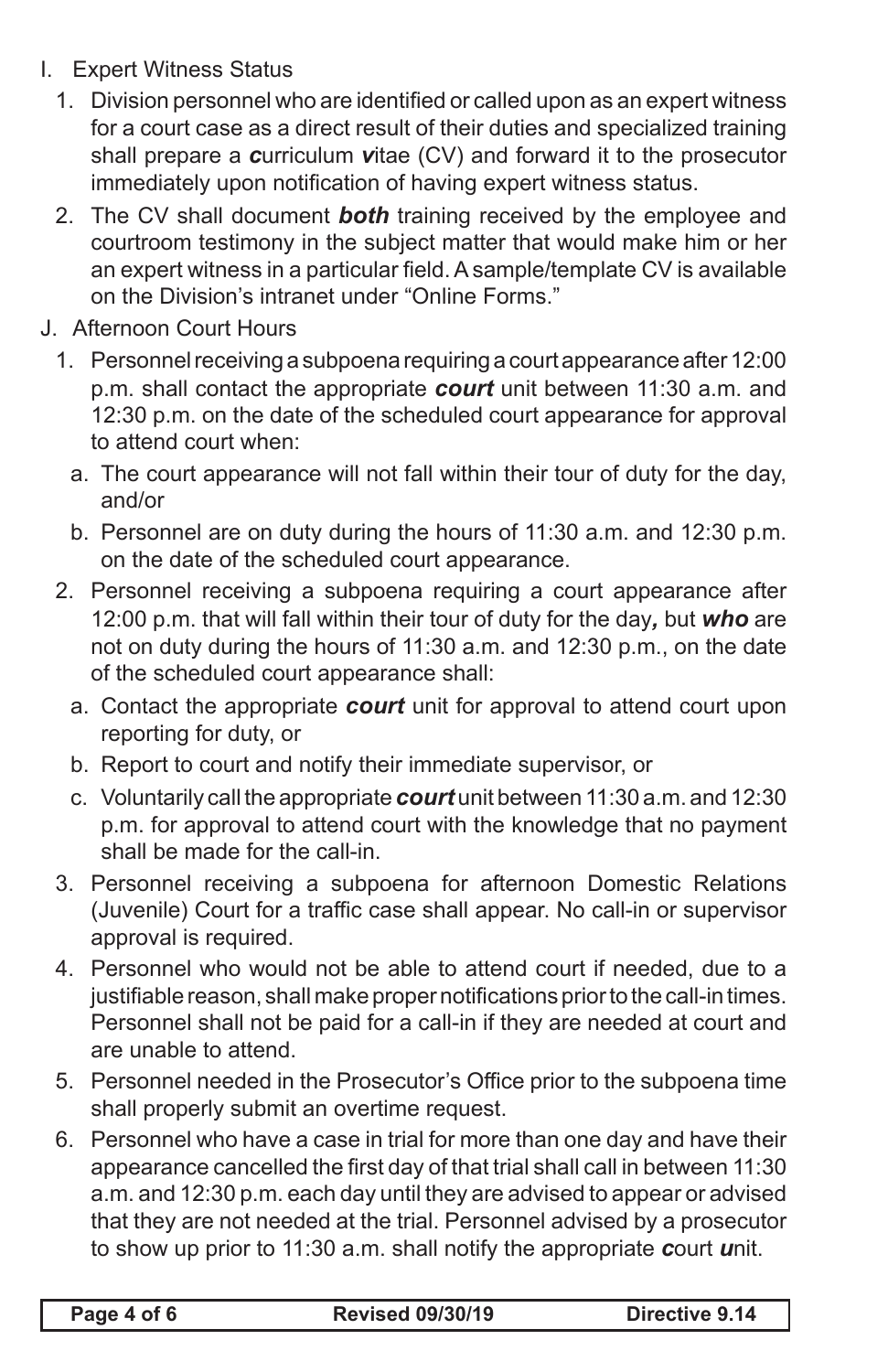# **III. Procedures**

- A. Clocking In and Out of Court
	- 1. Court Appearances Within Franklin County
		- a. Division Personnel
			- (1) If the court appearance is during off-duty hours, or if personnel are marked off on leave or sick time, complete a court timecard and clock in at the appropriate court reporting station.
			- (2) Clock out at the appropriate court reporting station at the conclusion of the appearance and place the *court* timecard in the box provided.
			- (3) For all appearances in the Franklin County Municipal, Common Pleas, or Domestic Relations (Juvenile) Court, sign the witness log whether on or off duty.
			- (4) For Federal Court, follow the current procedure for collecting witness fees and submit the witness fees to the Business Office *Unit*. Check with a Federal Court bailiff for the current procedure.
		- b. Court Liaison Section
		- (1) Make court timecards available to Division personnel having a valid subpoena.
		- (2) Collect witness fee warrants and submit them to the Business Office *Unit*.
	- 2. Court Appearances in Counties not Adjacent to Franklin County
		- a. Division Personnel

Forward a letter *that* includes the case number and defendant's name to your bureau commander/manager prior to the court date.

b. Bureau Commander/Manager

Approve the overtime and cause any necessary travel or timekeeping arrangements to be made.

- 3. Court Appearances in All Other Courts
	- a. Division Personnel
		- (1) Contact the *appropriate c*ourt *u*nit to log in and out of court.
		- (2) Comply with the instructions of the involved Clerk of Courts.
			- *(a) For Delaware County Municipal subpoenas, call the automated number listed on the subpoena the day before the case to confirm whether it is set for trial.*
				- *i) If set for trial, report to court as ordered.*
				- *ii) If the case has been called off, notify the Municipal Court Unit and request a call-in court timecard.*
			- *(b) For Delaware County Criminal subpoenas (Common Pleas Court), report as ordered and notify the Common Pleas Court Unit in order to clock in and out.*